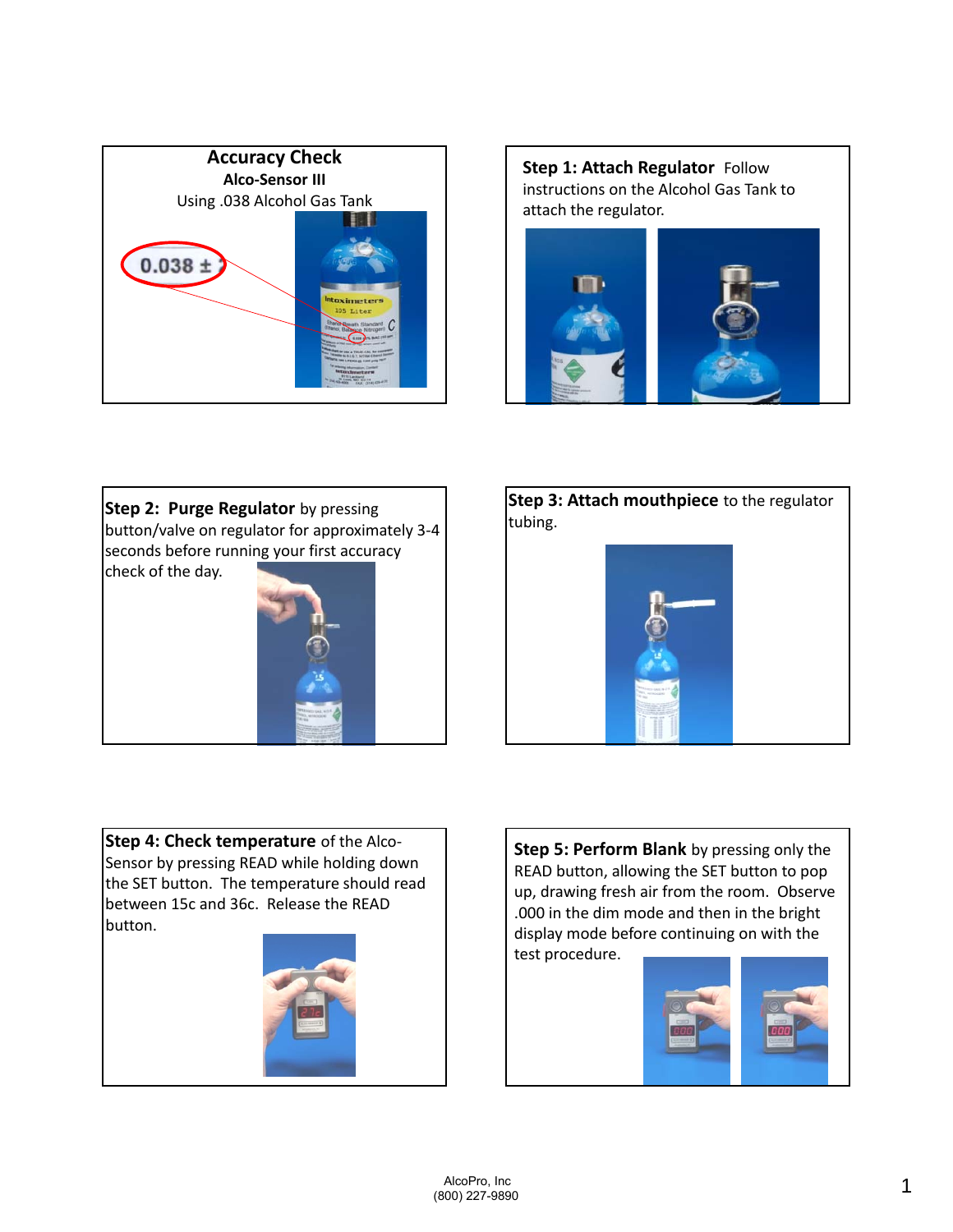







**Step 9: Standard Value** Review the elevation chart on the tank to calculate the alcohol concentration for the tank at your elevation. The value can also be determined from an appropriate True‐Cal device.



**Step 10: Sample Gas** Press regulator button for 6 seconds. On the  $4<sup>th</sup>$  second of the 6second count, press the READ button. (NOTE: The gas must be flowing through the mouthpiece when the READ button is depressed).



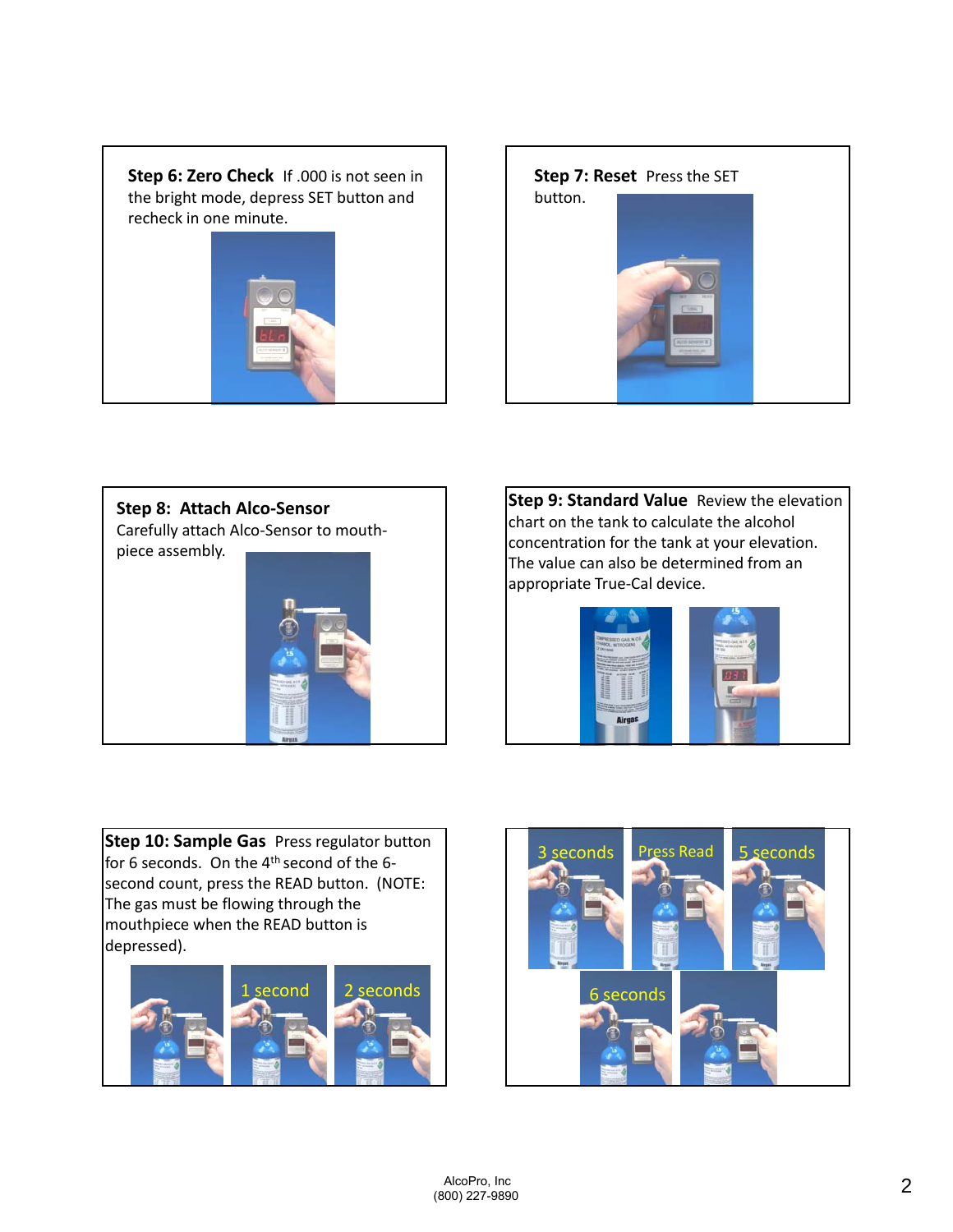11: Observe Reading Detach the mouthpiece assembly from the Alco‐Sensor and observe the reading until it becomes stable and bright.



## **Step 12: Interpret Results**

Results within +/‐ .005 (or the acceptable tolerance specified by your agency) of the value of the Alcohol Gas Tank are acceptable. The Alco‐Sensor III is reading accurately.

Results that are not within +/‐ .005 out of acceptable tolerance.

See the following examples.